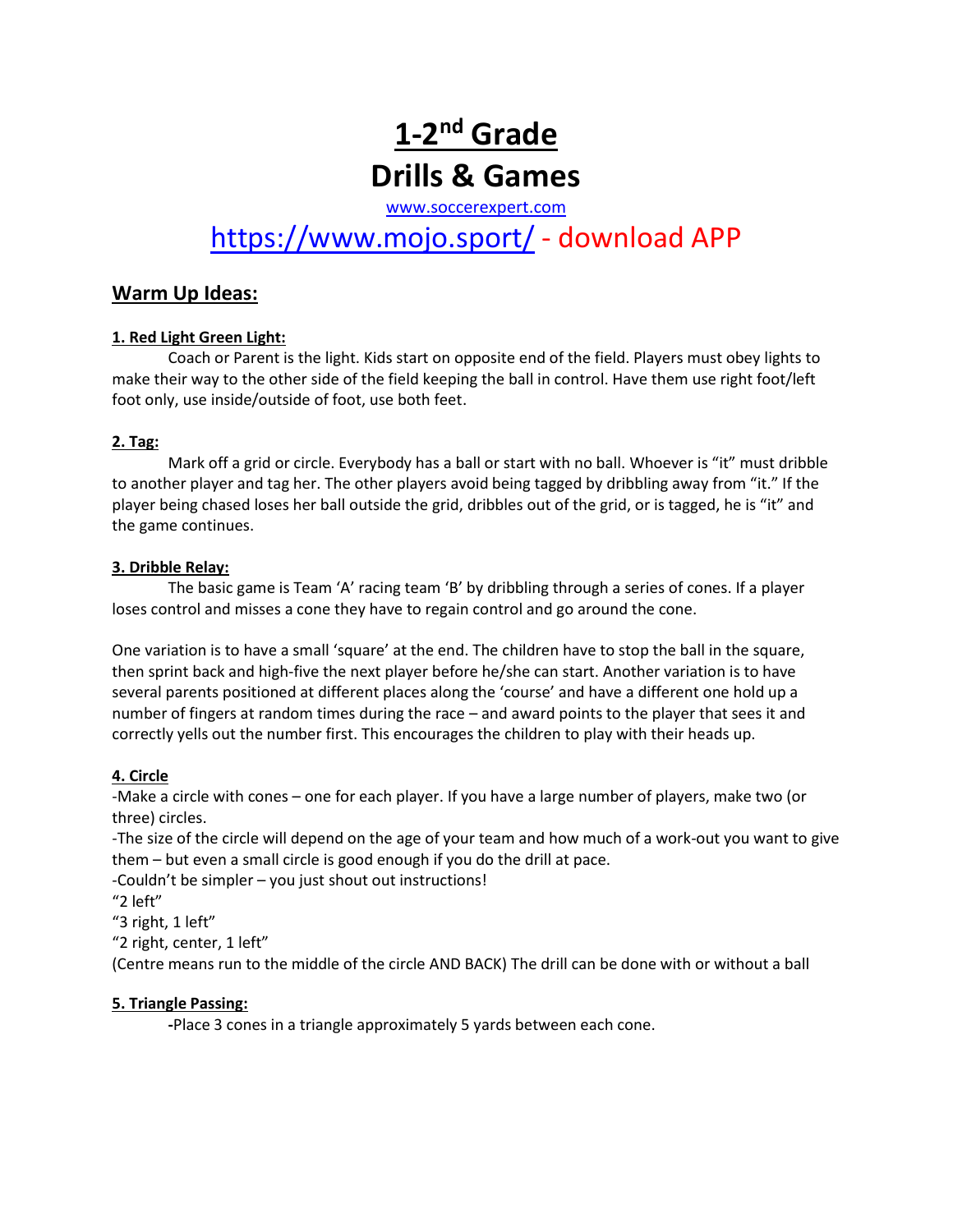This movement should continue for 1 minute. If you are working with 3 players, have one player rest while the other players are passing.

**The coach should focus on:** Good work ethic Clean passes with good pace Quick feet/movement Good balance Good body posture and player not standing straight up straight up Player in control of the ball



# **6. Hitters & Dodgers**

-With disk cones, outline a grid that is about 15X15 yards. You might want to make it a bit bigger or smaller depending on the age and number of kids you have. You will need to have a ball for each player; however, only 3 players start off with balls. The remaining balls should be placed outside the grid. The three players with balls are called the "hitters". The remaining players should start off scattered throughout the grid they are the "dodgers".



-Instruct the "hitters" to dribble inside the grid and attempt to pass the ball to any of the "dodgers" and hit them with the ball, KNEE DOWN. The "dodgers" are attempting to avoid being hit by the "hitters". If a "dodger" is hit, he must collect a ball from the extra balls outside the grid and join the hitters. The last players standing win.

# **Dribbling Game Ideas:**

#### **1. Stuck in the mud:**

-You will need one child to volunteer as the mud monster and the other kids to have soccer balls at their feet and dribble around the area.

-Once you say 'go' the mud monster will try and tag the other kids with soccer balls. **Training drills like this put real emphasis on shielding themselves away from opposing players.**

-Once a child has been tagged they pick-up their soccer ball and hold it above their head as shown in the center of the diagram. The kid who has been tagged will then shout 'help, I'm stuck in the mud'.

-To rescue the kid who has been tagged, another child must kick (pass) the ball between the players legs to free him.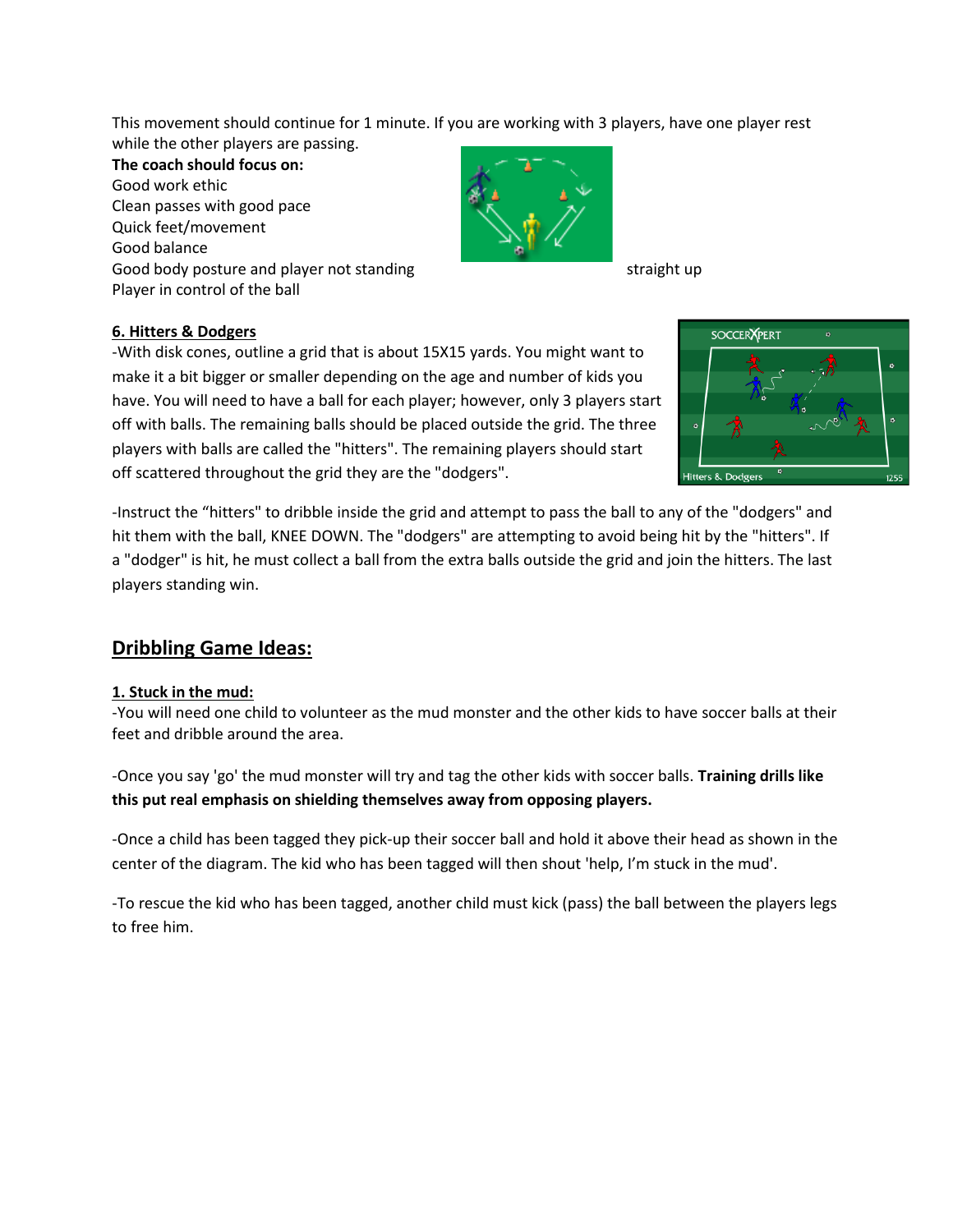-The game continues until the mud monster has tagged all players and no-one can therefore be rescued.

# **2. Flintstones**

-This drill is a competition of speed and accurate dribbling.

- The four separate teams from each corner will compete to get the most soccer balls back to their homes. Tell them that they are the Flintstones and they need rocks to build their homes stronger (which will be the balls).

-On your command one person from each corner will run toward the center, collect

a soccer ball and dribble it back to their starting point. Once all of the soccer balls have been collected count up the amount of balls and award a point to the team with the most.

# **3. Shark Island:**

Players try to dribble their ball from one safe zone to the other without losing it to the "sharks". If a player's ball is stolen or kicked away by one of the "sharks" he/she becomes a shark too. Play until there is one dribbler left.

# **4. Soccer Gauntlet:**

On the coaches command, all of the attacking players dribble at speed to the other side line avoiding the defender. If the defender wins the ball and kicks the ball out of the designated area, that attacker becomes an additional defender (without a ball) on the next series. The last player to make it through the gauntlet wins the game.

Coaching Points

- Keep the ball close to the dribbler
- Stay in control of your body and ball
- Keep your eyes up to avoid pressure
- Dribble into space avoiding pressure
- Dribble with speed when in open space



# **5. Four corners aggressiveness**

4 teams and have them stand at each of the four corner cones. The coach stands outside the grid near the middle of 2 side cones with a large supply of soccer balls.

-The coach plays a ball into the center of the grid and shouts out a command (such as "GO") to begin play. **OCCERAPER I** 

- The first player in each of the 4 lines must sprint after the ball in attempt to reach the ball first.

-Once the ball is won cleanly, the player must hold possession from the other players for 5 seconds before passing the ball back to the coach. **Feel free to modify** 

-If any player steals the ball from the person in possession, that player will then attempt to hold possession for 5 seconds. A team scores a point by successfully

holding possession for 5 seconds and making a return pass to the coach. The first team to reach 5 points wins.

#### **Coaching Points:**

Players should be taught to go after the ball aggressively with speed, determination and vigor.



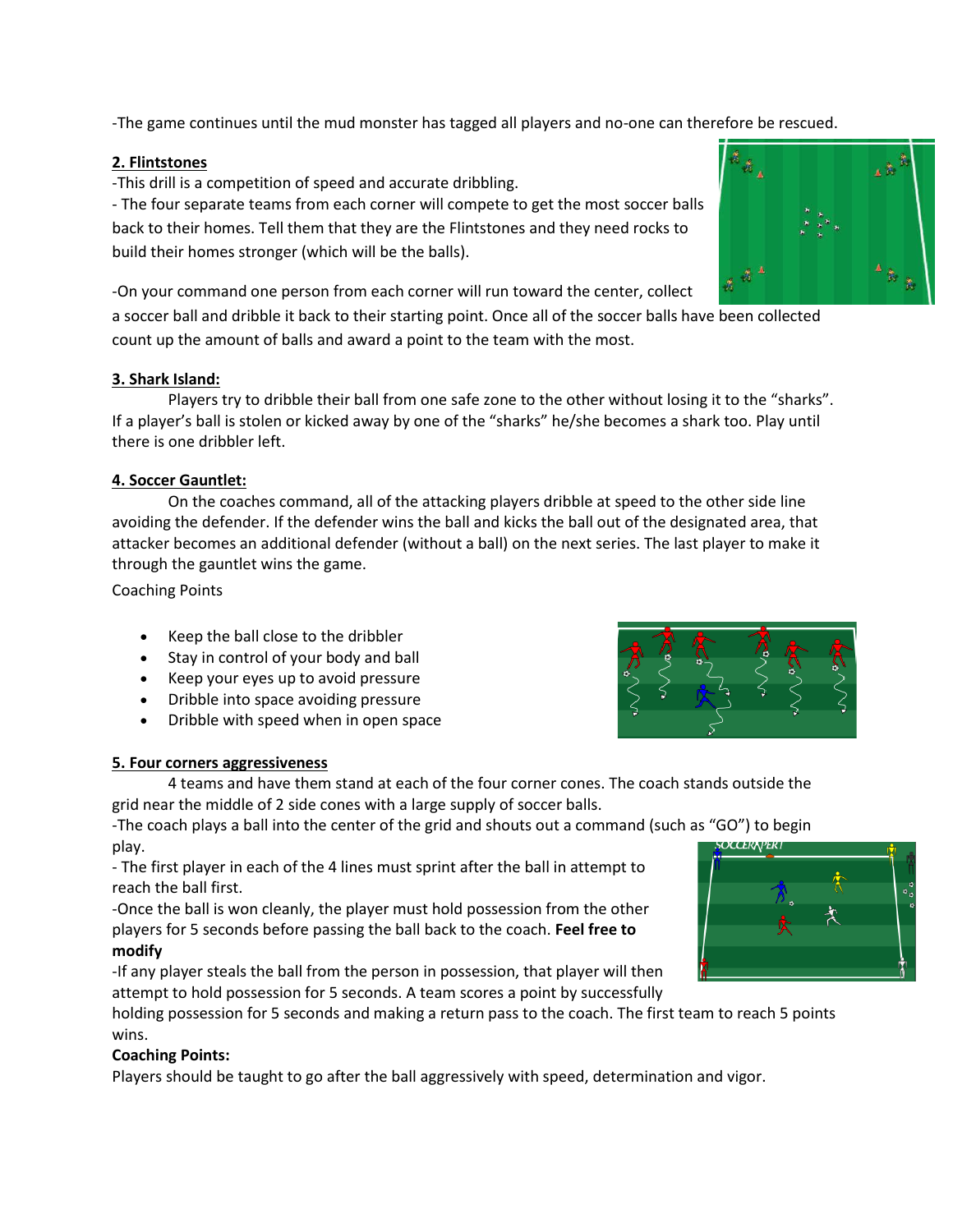# **Passing Game Ideas:**

## **1. World Cup Passing**

-Players pass the ball at their feet toward the soccer ball balanced on top of the cone.

- If the player knocks the ball off they will receive two points, if they touch the ball without it falling off they receive one point. If the ball falls off then it must be replaced. Time the game and give the kids a couple of minutes to improve their accuracy.



There are plenty of progression ideas for this drill.

-start without the soccer ball on the center cone and allow the players to pass the ball to one another. - Once every-one is comfortable with basic passing then the ball can be placed upon the center cone and the game can begin by shouting "GO!"

-World cup passing becomes more exciting with players counting their score and telling the coach at the end of the game who has the most points. Points could be recorded by the coach or the winner of one game could play the winner of another game until there is a champion

## **2. Tunnel Ball**

-Passing accuracy game where the player must kick/pass the ball between the middle persons legs. The person in the middle will stand with their legs apart with plenty of room for the ball to pass through. -The players must use the ABC of passing (Approach, Body position, Contact) to try and get the ball between the legs of the player in the middle. Points are rewarded as follows:

- 3 Points - given for getting the ball all the way through the middle players legs without hitting the legs.

- 1 Point given for hitting the legs but still getting through the players legs.

-These should be quick fire rounds as kids soccer games like this shouldn't have any player standing around for too long. The coach should give the players around 2 minutes before swapping the player in the middle.

#### **3. King of the Ring**

-Each player has a soccer ball and the idea of the game is to dribble around the area keeping the soccer ball under close control. Should the soccer ball leave the marked out area at any point, that player is out and is not allowed to come back into the area.

-Each player must also try and kick the other players soccer balls out of the area whilst keeping close control of their own. Not easy! **Make sure the players don't leave their ball in the corner and run around crazily kicking other balls out.**

**-It is important to coach this game correctly. Demonstrate how the player should 'shield' the ball by turning their backs to the oncoming player so they cannot kick the ball.**